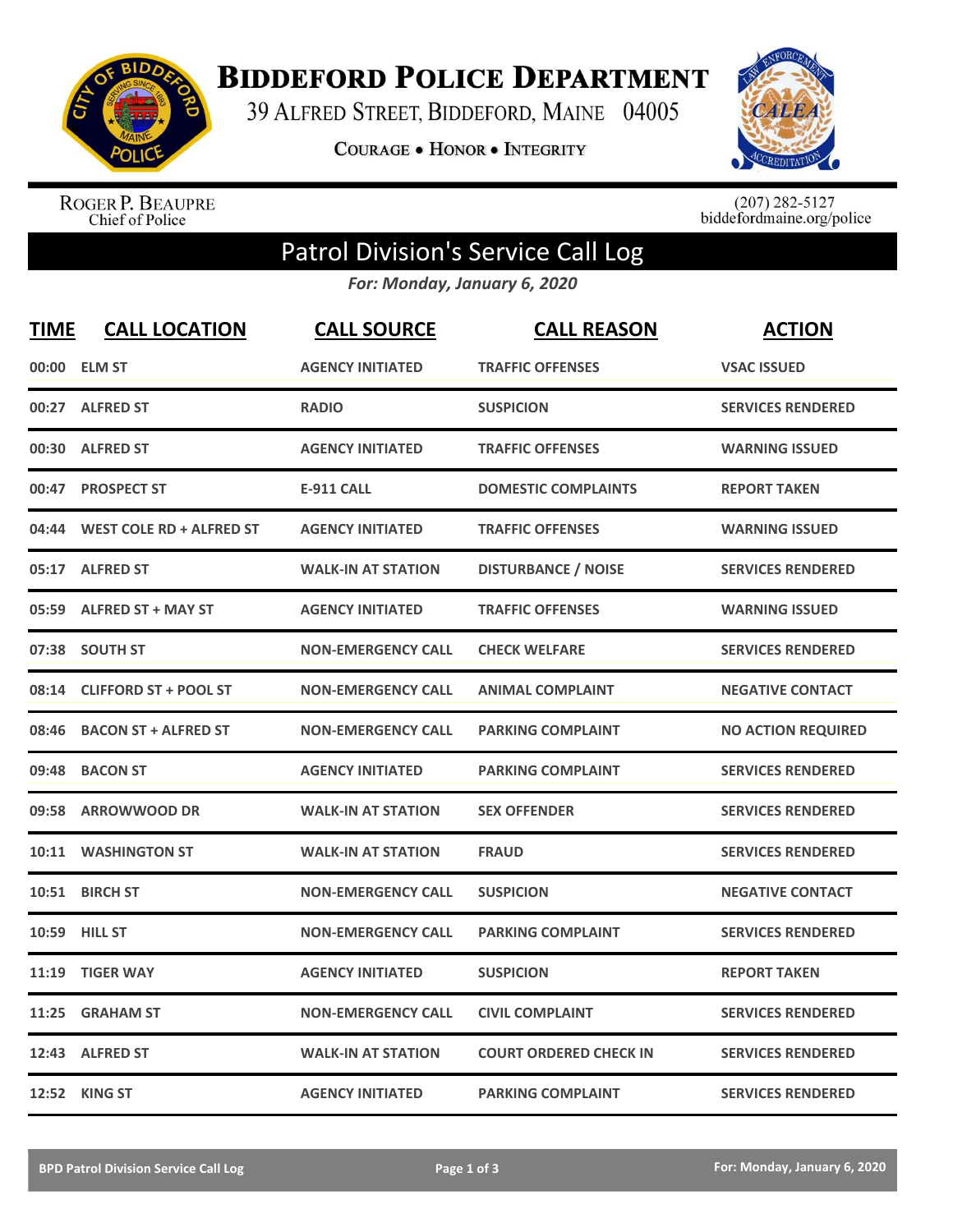| <b>TIME</b> | <b>CALL LOCATION</b>                                     | <b>CALL SOURCE</b>        | <b>CALL REASON</b>                                                                                    | <b>ACTION</b>             |
|-------------|----------------------------------------------------------|---------------------------|-------------------------------------------------------------------------------------------------------|---------------------------|
|             | 12:53 ALFRED ST                                          | <b>NON-EMERGENCY CALL</b> | <b>COURT ORDERED CHECK IN</b>                                                                         | <b>SERVICES RENDERED</b>  |
|             | 13:25 LAFAYETTE ST                                       | <b>NON-EMERGENCY CALL</b> | <b>PAPERWORK</b>                                                                                      | <b>SERVICES RENDERED</b>  |
|             | 13:32 LAFAYETTE ST<br><b>CHARGE: WARRANT ARREST</b>      | <b>AGENCY INITIATED</b>   | <b>PROTECTION FROM ABUSE SERVIC</b><br>OFFENDER: JESSICA RUTH MORRELL  AGE: 31  RESIDENT OF: SACO, ME | <b>ARREST(S) MADE</b>     |
|             | 14:20 ELM ST                                             | <b>NON-EMERGENCY CALL</b> | <b>PUBLIC ASSIST</b>                                                                                  | <b>SERVICES RENDERED</b>  |
|             | 14:24 PLYMOUTH DR                                        | <b>WALK-IN AT STATION</b> | <b>HARASSMENT</b>                                                                                     | <b>SERVICES RENDERED</b>  |
|             | 14:26 ALFRED ST                                          | <b>OTHER</b>              | <b>DA/DHHS REFERRAL</b>                                                                               | <b>REPORT TAKEN</b>       |
|             | 14:49 PARKVIEW CT                                        | <b>E-911 CALL</b>         | 911 MISUSE                                                                                            | <b>SERVICES RENDERED</b>  |
| 15:35       | <b>ALFRED ST</b>                                         | <b>NON-EMERGENCY CALL</b> | <b>OUT FOR FIRE INSPECTION</b>                                                                        | <b>NO ACTION REQUIRED</b> |
|             | 15:35 ALFRED ST                                          | <b>NON-EMERGENCY CALL</b> | <b>OUT FOR FIRE INSPECTION</b>                                                                        | <b>NO ACTION REQUIRED</b> |
|             | 15:35 ELM ST                                             | <b>NON-EMERGENCY CALL</b> | <b>ASSIST DHHS</b>                                                                                    | <b>REPORT TAKEN</b>       |
|             | 15:35 ALFRED ST                                          | <b>NON-EMERGENCY CALL</b> | <b>OUT FOR FIRE INSPECTION</b>                                                                        | <b>NO ACTION REQUIRED</b> |
|             | 16:09 CLIFFORD ST                                        | <b>AGENCY INITIATED</b>   | <b>PRO-ACTIVE DV RESPONSE TEAM</b>                                                                    | <b>NO VIOLATION</b>       |
|             | 16:16 ALFRED ST                                          | <b>NON-EMERGENCY CALL</b> | <b>COURT ORDERED CHECK IN</b>                                                                         | <b>SERVICES RENDERED</b>  |
|             | 17:07 ALFRED ST                                          | <b>NON-EMERGENCY CALL</b> | <b>THEFT</b>                                                                                          | <b>REPORT TAKEN</b>       |
|             | 17:10 BIRCH ST                                           | <b>NON-EMERGENCY CALL</b> | <b>TRESPASSING</b>                                                                                    | <b>REPORT TAKEN</b>       |
|             | 17:37 BIRCH ST + PROSPECT ST                             | <b>AGENCY INITIATED</b>   | <b>TRAFFIC OFFENSES</b>                                                                               | <b>VSAC ISSUED</b>        |
|             | 17:42 LINCOLN ST                                         | <b>AGENCY INITIATED</b>   | <b>ARTICLES LOST/FOUND</b>                                                                            | <b>SERVICES RENDERED</b>  |
|             | 17:54 ALFRED ST                                          | <b>WALK-IN AT STATION</b> | <b>COURT ORDERED CHECK IN</b>                                                                         | <b>SERVICES RENDERED</b>  |
|             | 18:17 ALFRED ST                                          | <b>AGENCY INITIATED</b>   | <b>TRAFFIC OFFENSES</b>                                                                               | <b>WARNING ISSUED</b>     |
|             | 18:31 ALFRED ST + POOL ST<br>CHARGE: OUI (DRUG OR COMBO) | <b>WALK-IN AT STATION</b> | <b>OPERATING UNDER INFLUENCE</b><br>OFFENDER: JEFFREY CORNE  AGE: 32  RESIDENT OF: BIDDEFORD, ME      | <b>ARREST(S) MADE</b>     |
|             | 18:51 ALFRED ST + BOULDER WAY                            | <b>AGENCY INITIATED</b>   | <b>TRAFFIC OFFENSES</b>                                                                               | <b>WARNING ISSUED</b>     |
|             | 19:17 ALFRED ST                                          | <b>AGENCY INITIATED</b>   | <b>TRAFFIC OFFENSES</b>                                                                               | <b>WARNING ISSUED</b>     |
|             | 20:19 MEDICAL CENTER DR                                  | <b>E-911 CALL</b>         | 911 MISUSE                                                                                            | <b>NO ACTION REQUIRED</b> |
|             | 20:42 FOSS ST                                            | <b>NON-EMERGENCY CALL</b> | <b>PARKING COMPLAINT</b>                                                                              | <b>NO VIOLATION</b>       |